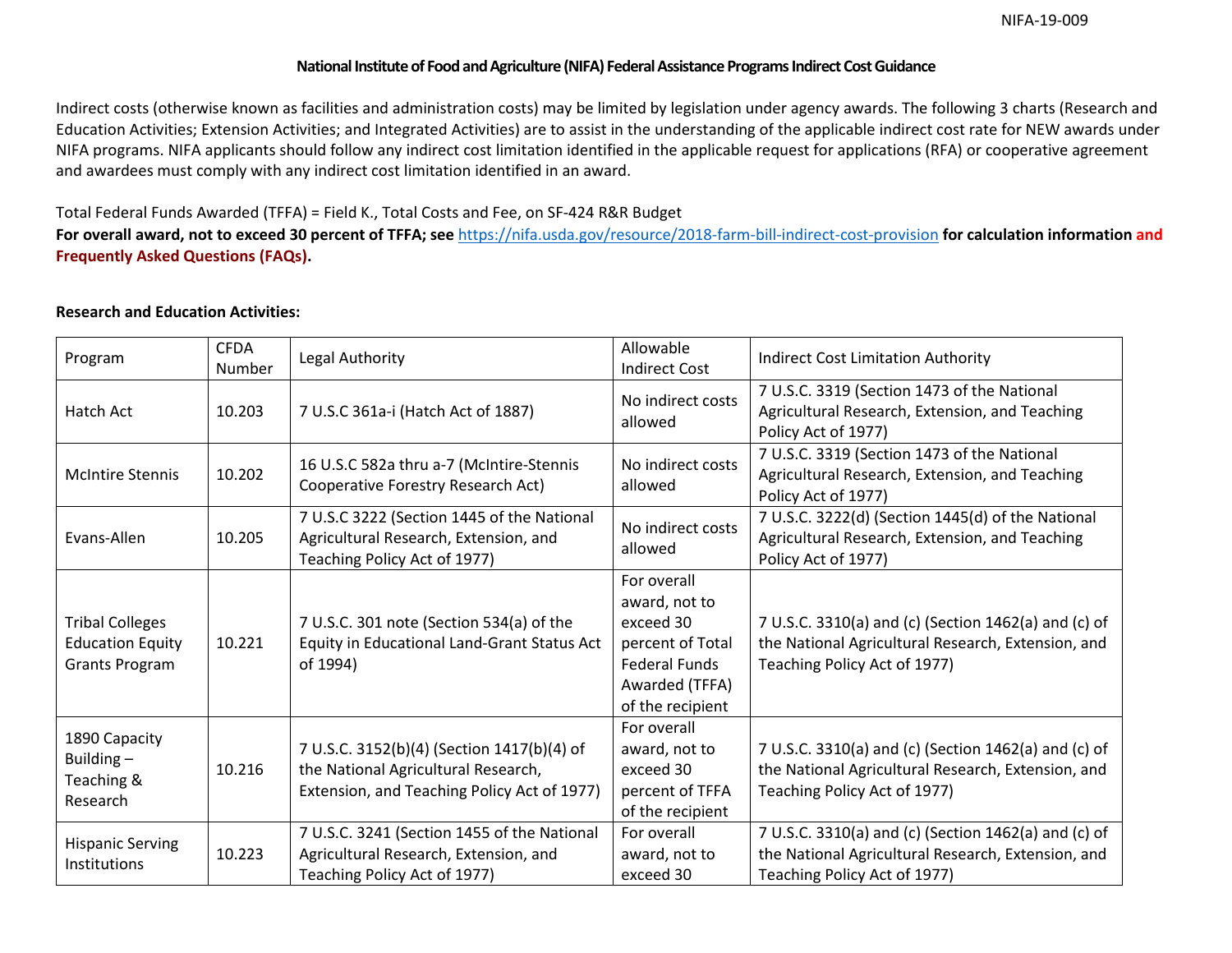| Program                                                                                                       | <b>CFDA</b><br>Number | Legal Authority                                                                                                        | Allowable<br><b>Indirect Cost</b>                                                | <b>Indirect Cost Limitation Authority</b>                                                                                                  |
|---------------------------------------------------------------------------------------------------------------|-----------------------|------------------------------------------------------------------------------------------------------------------------|----------------------------------------------------------------------------------|--------------------------------------------------------------------------------------------------------------------------------------------|
| <b>Education Grants</b>                                                                                       |                       |                                                                                                                        | percent of TFFA                                                                  |                                                                                                                                            |
| Program                                                                                                       |                       |                                                                                                                        | of the recipient                                                                 |                                                                                                                                            |
| National Food and<br>Agricultural<br>Sciences Teaching,<br>Extension, and<br><b>Research Awards</b><br>(TERA) | 10.500                | 7 U.S.C. 3152(i) (Section 1417(i) of National<br>Agricultural Research,<br>Extension, and Teaching Policy Act of 1977) | Not to exceed 10<br>percent of the<br>total cost of the<br>agreement             | Section 704 of the Consolidated Appropriations<br>Act, 2019 (Pub. L. 116-6)                                                                |
| Alaskan and<br><b>Hawaiian Native</b><br>Serving Institutions                                                 | 10.228                | 7 U.S.C. 3156 (Section 1419B of the<br>National Agricultural Research, Extension,<br>and Teaching Policy Act of 1977)  | For overall<br>award, not to<br>exceed 30<br>percent of TFFA<br>of the recipient | 7 U.S.C. 3310(a) and (c) (Section 1462(a) and (c) of<br>the National Agricultural Research, Extension, and<br>Teaching Policy Act of 1977) |
| <b>Tribal Colleges</b><br><b>Research Grants</b><br>Program                                                   | 10.227                | 7 U.S.C. 301 note (Section 536 of the Equity<br>in Educational Land-Grant Status Act of<br>1994)                       | For overall<br>award, not to<br>exceed 30<br>percent of TFFA<br>of the recipient | 7 U.S.C. 3310(a) and (c) (Section 1462(a) and (c) of<br>the National Agricultural Research, Extension, and<br>Teaching Policy Act of 1977) |
| <b>Capacity Building</b><br><b>Grants for Non-</b><br><b>Land Grant</b><br>Colleges of<br>Agriculture         | 10.326                | 7 U.S.C. 3319i (Section 1473F of the<br>National Agricultural Research, Extension,<br>and Teaching Policy Act of 1977) | For overall<br>award, not to<br>exceed 30<br>percent of TFFA<br>of the recipient | 7 U.S.C. 3310(a) and (c) (Section 1462(a) and (c) of<br>the National Agricultural Research, Extension, and<br>Teaching Policy Act of 1977) |
| Alfalfa Seed and<br>Alfalfa Forage<br>Systems Program                                                         | 10.330                | 7 U.S.C. 5925 (Section 1672 of the Food,<br>Agriculture, Conservation and Trade Act of<br>1990)                        | For overall<br>award, not to<br>exceed 30<br>percent of TFFA<br>of the recipient | 7 U.S.C. 3310(a) and (c) (Section 1462(a) and (c) of<br>the National Agricultural Research, Extension, and<br>Teaching Policy Act of 1977) |
| 1890 Centers of<br>Excellence (FY19<br>funds only)                                                            | 10.523                | Pub. L. 116-6                                                                                                          | For overall grant,<br>not to exceed 30<br>percent of TFFA<br>of the recipient    | 7 U.S.C. 3310(a) and (c) (Section 1462(a) and (c) of<br>the National Agricultural Research, Extension, and<br>Teaching Policy Act of 1977) |
| 1890 Centers of<br>Excellence (other<br>appropriated<br>funds)                                                | 10.523                | 7 U.S.C. 5926(d)                                                                                                       | For overall grant,<br>not to exceed 30<br>percent of TFFA<br>of the recipient    | 7 U.S.C. 3310(a) and (c) (Section 1462(a) and (c) of<br>the National Agricultural Research, Extension, and<br>Teaching Policy Act of 1977) |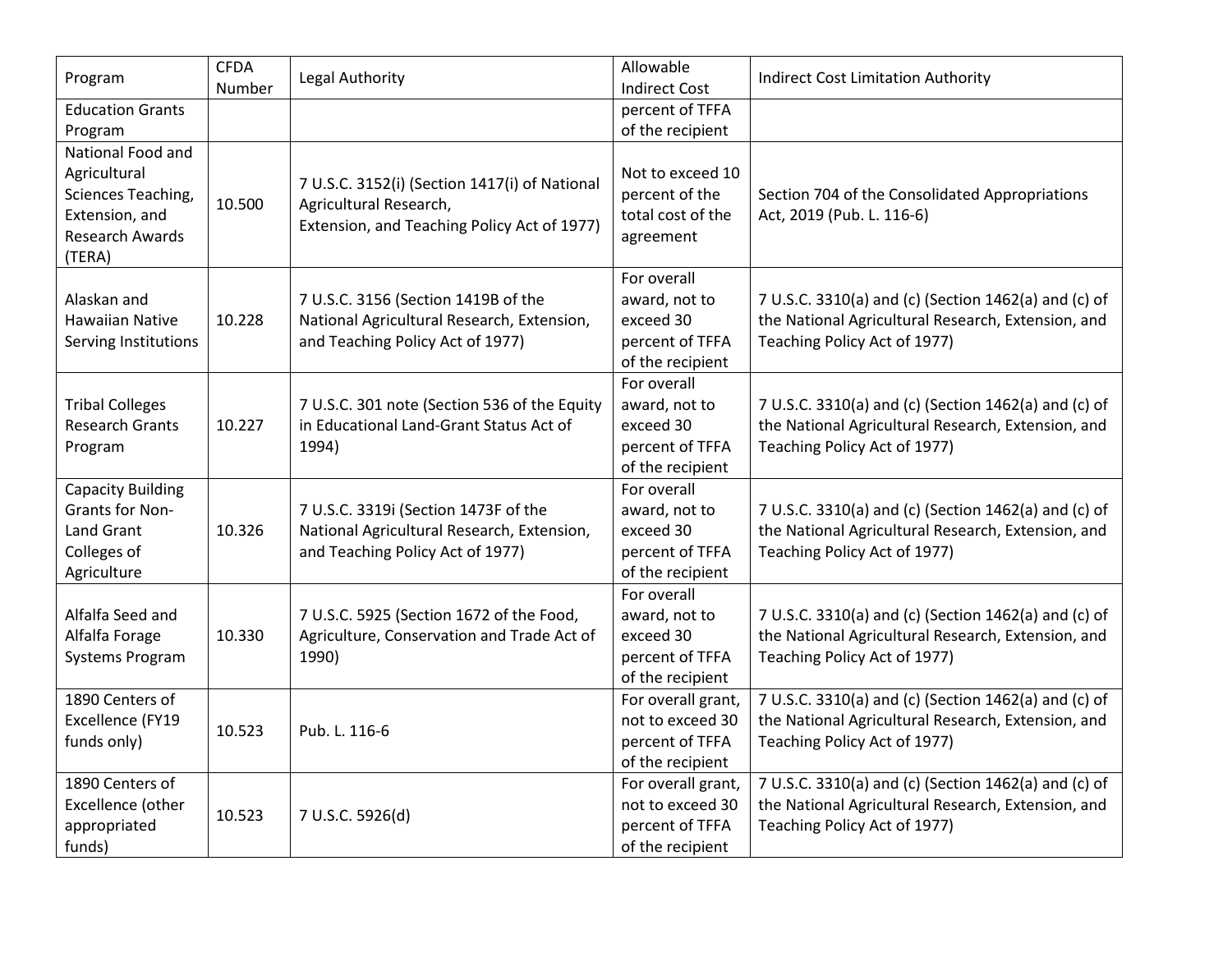| Program                                               | <b>CFDA</b><br>Number | Legal Authority                                                                                                                                                                 | Allowable<br><b>Indirect Cost</b>                                                                           | <b>Indirect Cost Limitation Authority</b>                                                                                                  |
|-------------------------------------------------------|-----------------------|---------------------------------------------------------------------------------------------------------------------------------------------------------------------------------|-------------------------------------------------------------------------------------------------------------|--------------------------------------------------------------------------------------------------------------------------------------------|
| Grants for Insular<br>Areas                           | 10.322                | Distance Education Grants for Insular<br>Areas: 7 U.S.C. 3362 (Section 1490 of the<br>National Agricultural Research, Extension,<br>and Teaching Policy Act of 1977)            | For overall<br>award, not to<br>exceed 30<br>percent of TFFA<br>of the recipient                            | 7 U.S.C. 3310(a) and (c) (Section 1462(a) and (c) of<br>the National Agricultural Research, Extension, and<br>Teaching Policy Act of 1977) |
| Grants for Insular<br>Areas                           | 10.308                | <b>Resident Instruction Grants for Insular</b><br>Areas: 7 U.S.C. 3363 (Section 1491 of the<br>National Agricultural Research, Extension,<br>and Teaching Policy Act of 1977)   | For overall<br>award, not to<br>exceed 30<br>percent of TFFA<br>of the recipient                            | 7 U.S.C. 3310(a) and (c) (Section 1462(a) and (c) of<br>the National Agricultural Research, Extension, and<br>Teaching Policy Act of 1977) |
| <b>Grants for Insular</b><br>Areas                    | 10.308                | Agriculture and Food Sciences Facilities and<br>Equipment: 7 U.S.C. 3363 (Section 1491 of<br>the National Agricultural Research,<br>Extension, and Teaching Policy Act of 1977) | For overall<br>award, not to<br>exceed 30<br>percent of TFFA<br>of the recipient                            | 7 U.S.C. 3310(a) and (c) (Section 1462(a) and (c) of<br>the National Agricultural Research, Extension, and<br>Teaching Policy Act of 1977) |
| Agriculture and<br>Food Research<br>Initiative (AFRI) | 10.310                | 7 U.S.C. 3157(b) (Section 2(b) of the<br>Competitive, Special, and Facilities<br><b>Research Grant Act)</b>                                                                     | For overall<br>award, not to<br>exceed 30<br>percent of TFFA<br>of the recipient                            | 7 U.S.C. 3310(a) and (c) (Section 1462(a) and (c) of<br>the National Agricultural Research, Extension, and<br>Teaching Policy Act of 1977) |
| Agriculture and<br>Food Research<br>Initiative (AFRI) | 10.310                | 7 U.S.C. 3157(b) (Section 2(b) of the<br>Competitive, Special, and Facilities<br>Research Grant Act)                                                                            | None, if awarded<br>as an equipment,<br>conference, or<br>fellowship (i.e.,<br>pre- and post-<br>doc) grant | For equipment, conference, or post-doc fellowship<br>grants see 7 CFR part 3430, subpart G.                                                |
| Veterinary<br>Medicine Loan<br>Repayment<br>Program   | 10.313                | 7 U.S.C 3151a (Section 1415a of the<br>National Agricultural Research, Extension,<br>and Teaching Policy Act of 1977)                                                           | No indirect costs<br>allowed                                                                                | 7 CFR 3431                                                                                                                                 |
| <b>Veterinary Services</b><br><b>Grant Program</b>    | 10.336                | 7 U.S.C. 3151b (Section 1415B of the<br>National Agricultural Research, Extension,<br>and Teaching Policy Act of 1977)                                                          | For overall<br>award, not to<br>exceed 30<br>percent of TFFA<br>of the recipient                            | 7 U.S.C. 3310(a) and (c) (Section 1462(a) and (c) of<br>the National Agricultural Research, Extension, and<br>Teaching Policy Act of 1977) |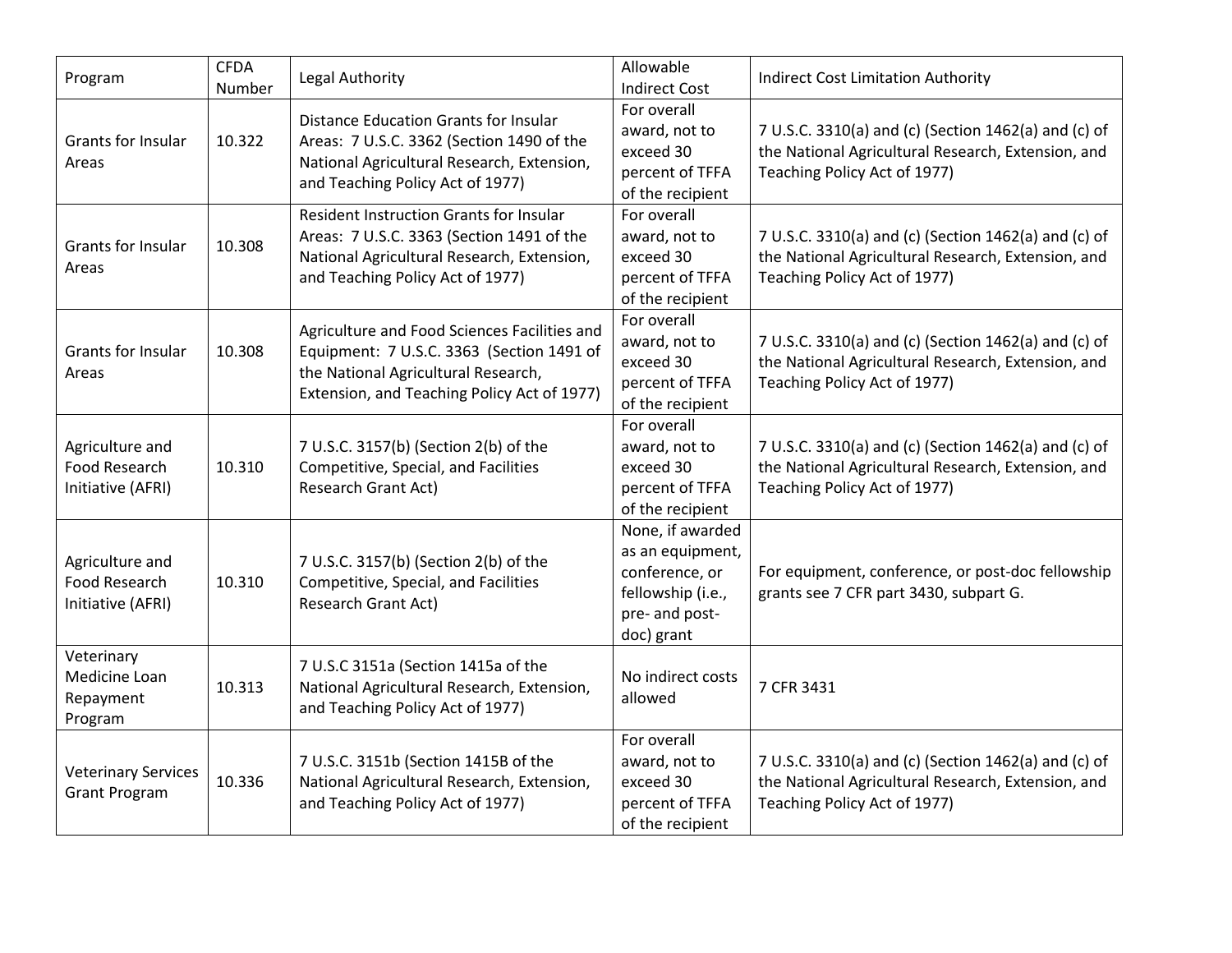| Program                                                       | <b>CFDA</b><br>Number | Legal Authority                                                                                                                  | Allowable<br><b>Indirect Cost</b>                                                | <b>Indirect Cost Limitation Authority</b>                                                                                                  |
|---------------------------------------------------------------|-----------------------|----------------------------------------------------------------------------------------------------------------------------------|----------------------------------------------------------------------------------|--------------------------------------------------------------------------------------------------------------------------------------------|
| Animal Health and<br>Disease (Sec 1433)                       | 10.207                | 7 U.S.C 3195 (Section 1433 National<br>Agricultural Research, Extension, and<br>Teaching Policy Act of 1977)                     | No indirect costs<br>allowed                                                     | 7 U.S.C. 3319 (Section 1473 of the National<br>Agricultural Research, Extension, and Teaching<br>Policy Act of 1977)                       |
| Supplemental and<br><b>Alternative Crops</b>                  | 10.200                | 7 U.S.C. 3319d(c) (Section 1473D(c) of the<br>National Agricultural Research, Extension,<br>and Teaching Policy Act of 1977)     | For overall<br>award, not to<br>exceed 30<br>percent of TFFA<br>of the recipient | 7 U.S.C. 3310(a) and (c) (Section 1462(a) and (c) of<br>the National Agricultural Research, Extension, and<br>Teaching Policy Act of 1977) |
| Multicultural<br><b>Scholars</b>                              | 10.220                | 7 U.S.C. 3152(b)(6) (Section 1417(b)(6) of<br>the National Agricultural Research,<br>Extension, and Teaching Policy Act of 1977) | No indirect costs<br>allowed                                                     | <b>NIFA Request for Applications</b>                                                                                                       |
| Graduate<br><b>Fellowship Grants</b>                          | 10.210                | 7 U.S.C. 3152 (Section 1417 of the National<br>Agricultural Research, Extension and<br>Teaching Policy Act of 1977               | No indirect costs<br>allowed                                                     | <b>NIFA Request for Applications</b>                                                                                                       |
| <b>Higher Education</b><br><b>Challenge Grants</b>            | 10.217                | 7 U.S.C. 3152(b)(1) (Section 1417(b)(1) of<br>National Agricultural Research, Extension,<br>and Teaching Policy Act of 1977)     | For overall<br>award, not to<br>exceed 30<br>percent of TFFA<br>of the recipient | 7 U.S.C. 3310(a) and (c) (Section 1462(a) and (c) of<br>the National Agricultural Research, Extension, and<br>Teaching Policy Act of 1977) |
| Scholarships for<br>Students at 1890<br>Institutions          | <b>TBD</b>            | Section 1446 of the 2018 Farm Bill (Pub. L.<br>115-334)                                                                          | No indirect costs<br>allowed                                                     | <b>NIFA Request for Applications</b>                                                                                                       |
| Secondary<br>Education, and 2Yr<br>Postsecondary<br>Education | 10.226                | 7 U.S.C. 3152(j) (Section 1417(j) of the<br>National Agricultural Research,<br>Extension, and Teaching Policy Act of 1977)       | For overall<br>award, not to<br>exceed 30<br>percent of TFFA<br>of the recipient | 7 U.S.C. 3310(a) and (c) (Section 1462(a) and (c) of<br>the National Agricultural Research, Extension, and<br>Teaching Policy Act of 1977) |
| Aquaculture<br>Centers                                        | 10.200                | 7 U.S.C. 3322(d) (Section 1475(d) of<br>NARETPA)                                                                                 | No indirect costs<br>allowed                                                     | 7 U.S.C. 3319 (Section 1473 of the National<br>Agricultural Research, Extension, and Teaching<br>Policy Act of 1977)                       |
| Sustainable<br>Agriculture<br>Research and<br>Education       | 10.215                | 7 U.S.C. 5811 (Section 1621 of the Food,<br>Agriculture, Conservation and Trade Act of<br>1990)                                  | Not to exceed 10<br>percent of the<br>total cost of the<br>agreement             | For FY 2019 appropriated funds, Section 704<br>Consolidated Appropriations Act, 2019 (Pub. L.<br>$116-6$                                   |
| Urban, indoor, and<br>other emerging<br>agricultural          | TBD                   | 7 U.S.C. 5925g (Section 1672E of the Food,<br>Agriculture, Conservation, and Trade Act of<br>1990)                               | For overall<br>award, not to<br>exceed 30                                        | 7 U.S.C. 3310(a) and (c) (Section 1462(a) and (c) of<br>the National Agricultural Research, Extension, and<br>Teaching Policy Act of 1977) |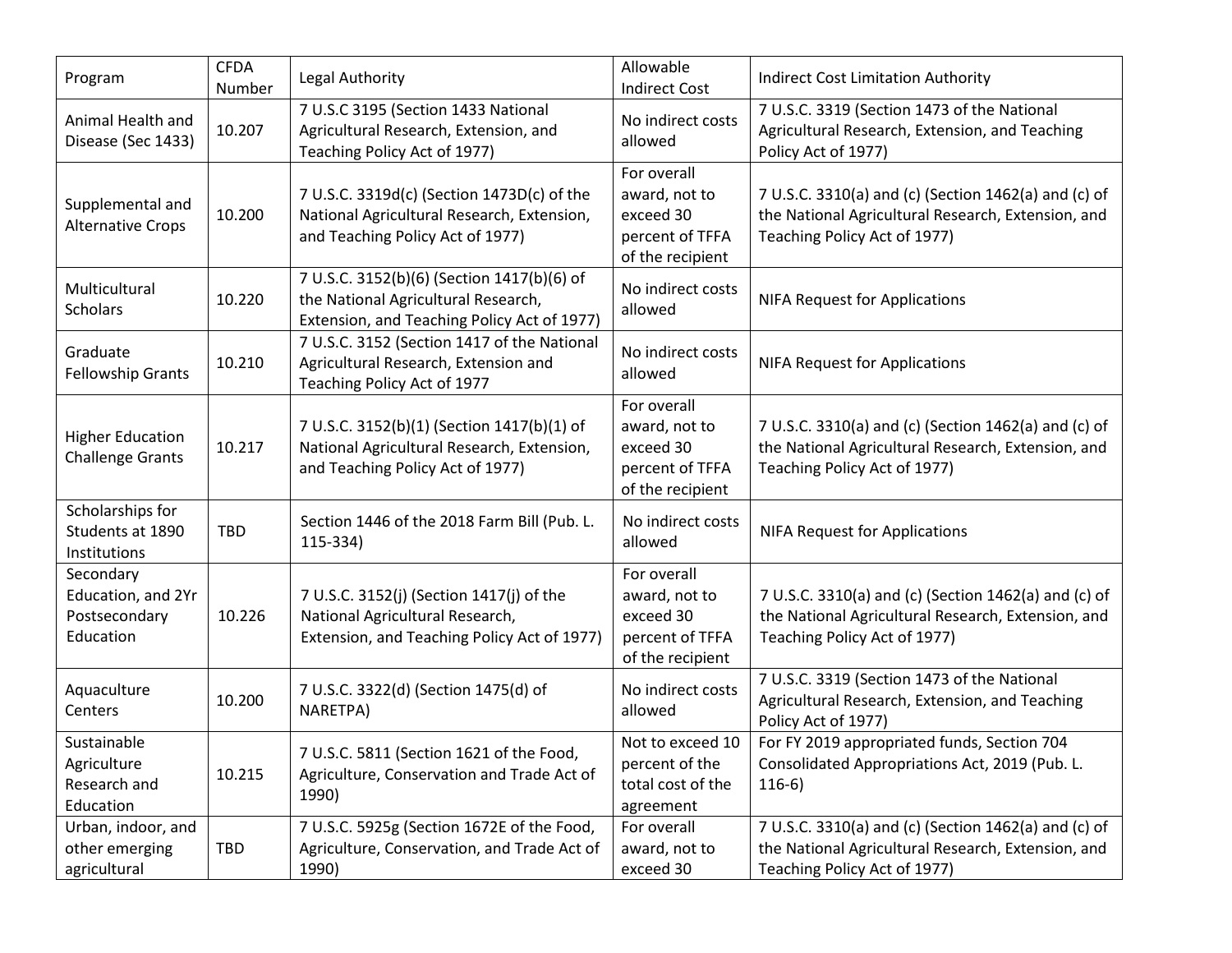| Program                                                           | <b>CFDA</b><br>Number | Legal Authority                                                                                                         | Allowable<br><b>Indirect Cost</b>                                                                                                                                                                                 | <b>Indirect Cost Limitation Authority</b>                                                                                                  |
|-------------------------------------------------------------------|-----------------------|-------------------------------------------------------------------------------------------------------------------------|-------------------------------------------------------------------------------------------------------------------------------------------------------------------------------------------------------------------|--------------------------------------------------------------------------------------------------------------------------------------------|
| production<br>research,<br>education, and<br>extension initiative |                       |                                                                                                                         | percent of TFFA<br>of the recipient                                                                                                                                                                               |                                                                                                                                            |
| <b>Farm Business</b><br>Management and<br>Benchmarking            | 10.319                | 7 U.S.C. 5925f (Section 1672D of the Food,<br>Agriculture, Conservation and Trade Act of<br>1990)                       | For overall<br>award, not to<br>exceed 30<br>percent of TFFA<br>of the recipient                                                                                                                                  | 7 U.S.C. 3310(a) and (c) (Section 1462(a) and (c) of<br>the National Agricultural Research, Extension, and<br>Teaching Policy Act of 1977) |
| <b>Sun Grants</b>                                                 | 7.320                 | 7 U.S.C. 8114 (Section 7526 of the Food,<br>Conservation, and Energy Act of 2008)                                       | 4 percent of the<br>total funds<br>provided to each<br>Center/Sub-<br>center may be<br>budgeted for<br>admin costs in<br>awarding the<br>competitive<br>grants.                                                   | 7 U.S.C. 8114(c)(2) (Section 7526(c)(2) of the Food,<br>Conservation, and Energy Act of 2008)                                              |
| Sun Grants                                                        | 7.320                 | 7 U.S.C. 8114 (Section 7526 of the Food,<br>Conservation, and Energy Act of 2008)                                       | For identified<br>research,<br>extension, and<br>education<br>activities<br>conducted at the<br>Centers/Sub-<br>center: For<br>overall award,<br>not to exceed 30<br>percent of TFFA<br>to Center/Sub-<br>center. | 7 U.S.C. 3310(a) and (c) (Section 1462(a) and (c) of<br>the National Agricultural Research, Extension, and<br>Teaching Policy Act of 1977) |
| Special Research<br>Grants                                        | 10.200                | 7 U.S.C. 3157(c)(1)(B) (Section 2(c)(1)(B) of<br>the Competitive, Special, and Facilities<br><b>Research Grant Act)</b> | No indirect costs<br>allowed                                                                                                                                                                                      | 7 U.S.C. 3319 (Section 1473 of the National<br>Agricultural Research, Extension, and Teaching<br>Policy Act of 1977)                       |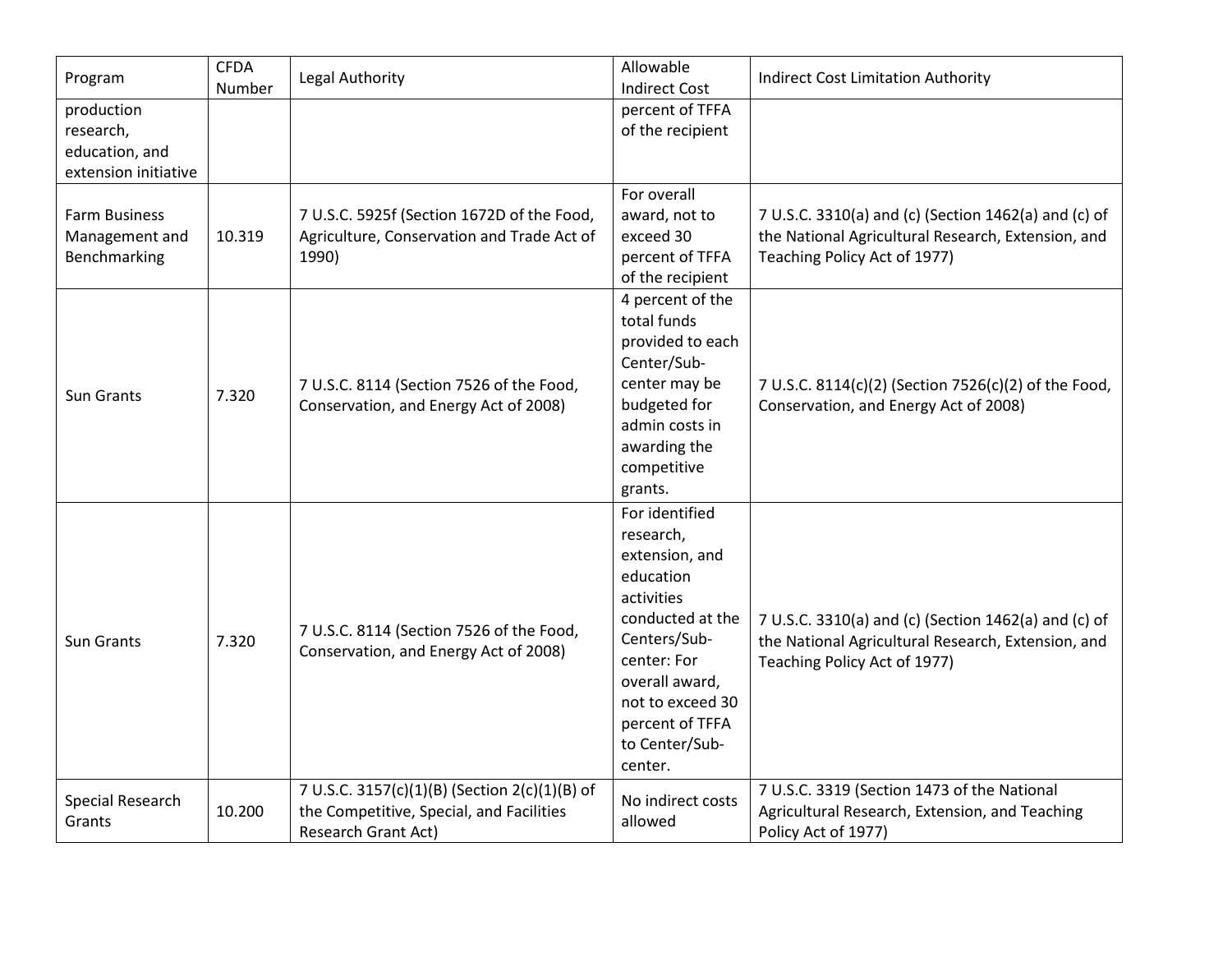| Program                                                          | <b>CFDA</b><br>Number | Legal Authority                                                                                                            | Allowable<br><b>Indirect Cost</b>                                                | <b>Indirect Cost Limitation Authority</b>                                                                                                  |
|------------------------------------------------------------------|-----------------------|----------------------------------------------------------------------------------------------------------------------------|----------------------------------------------------------------------------------|--------------------------------------------------------------------------------------------------------------------------------------------|
| IR-4 Minor Crop<br>Pest Management                               | 10.200                | 7 U.S.C. 3157(c)(1)(B) (Section 2(c)(1)(B) of<br>the Competitive, Special, and Facilities<br>Research Grant Act)           | No indirect costs<br>allowed                                                     | 7 U.S.C. 3319 (Section 1473 of the National<br>Agricultural Research, Extension, and Teaching<br>Policy Act of 1977)                       |
| Global Change and<br><b>UVB Monitoring</b>                       | 10.200                | 7 U.S.C. 3157(c)(1)(B) (Section 2(c)(1)(B) of<br>the Competitive, Special, and Facilities<br><b>Research Grant Act)</b>    | No indirect costs<br>allowed                                                     | 7 U.S.C. 3319 (Section 1473 of the National<br>Agricultural Research, Extension, and Teaching<br>Policy Act of 1977)                       |
| Aquaculture<br>Research<br>(Aquaculture<br>Assistance)           | 10.200                | 7 U.S.C. 3157(c)(1)(A) (Section 2(c)(1)(A) of<br>the Competitive, Special, and Facilities<br><b>Research Grant Act)</b>    | For overall<br>award, not to<br>exceed 30<br>percent of TFFA<br>of the recipient | 7 U.S.C. 3310(a) and (c) (Section 1462(a) and (c) of<br>the National Agricultural Research, Extension, and<br>Teaching Policy Act of 1977) |
| Potato Research                                                  | 10.200                | 7 U.S.C. 3157(c)(1)(B) (Section 2(c)(1)(B) of<br>the Competitive, Special, and Facilities<br><b>Research Grant Act)</b>    | No indirect costs<br>allowed                                                     | 7 U.S.C. 3319 (Section 1473 of the National<br>Agricultural Research, Extension, and Teaching<br>Policy Act of 1977)                       |
| Federal<br>Administration<br>Research                            | 10.200                | 7 U.S.C. 3318(a) (Section 1472(a) of the<br>National Agricultural Research,<br>Extension, and Teaching Policy Act of 1977) | For overall<br>award, not to<br>exceed 30<br>percent of TFFA<br>of the recipient | 7 U.S.C. 3310(a) and (c) (Section 1462(a) and (c) of<br>the National Agricultural Research, Extension, and<br>Teaching Policy Act of 1977) |
| <b>Tribal Colleges</b><br><b>Endowment Fund</b>                  | 10.222                | 7 U.S.C. 301 note (Section 533 of the Equity<br>in Educational Land-grant Status Act of<br>1994)                           | Not applicable                                                                   | Not applicable                                                                                                                             |
| <b>Small Business</b><br>Innovation<br>Research<br>Program       | 10.212                | 15 U.S.C. 638 (Section 9 of the Small<br><b>Business Act)</b>                                                              | Full negotiated<br>rate                                                          | 7 U.S.C. 3310(b) (Section 1462(b) of the National<br>Agricultural Research, Extension, and Teaching<br>Policy Act of 1977)                 |
| Biotechnology<br><b>Risk Assessment</b><br><b>Grants Program</b> | 10.219                | 7 U.S.C. 5921 (Section 1668 of the Food,<br>Agriculture, Conservation, and Trade Act of<br>1990)                           | For overall<br>award, not to<br>exceed 30<br>percent of TFFA<br>of the recipient | 7 U.S.C. 3310(a) and (c) (Section 1462(a) and (c) of<br>the National Agricultural Research, Extension, and<br>Teaching Policy Act of 1977) |
| <b>Biomass</b><br>Research and<br>Development<br>Initiative      | 10.312                | 7 U.S.C. 8108(e) (Section 9008(e) of the<br>Farm Security and Rural Investment Act of<br>2002)                             | For overall<br>award, not to<br>exceed 30<br>percent of TFFA<br>of the recipient | 7 U.S.C. 3310(a) and (c) (Section 1462(a) and (c) of<br>the National Agricultural Research, Extension, and<br>Teaching Policy Act of 1977) |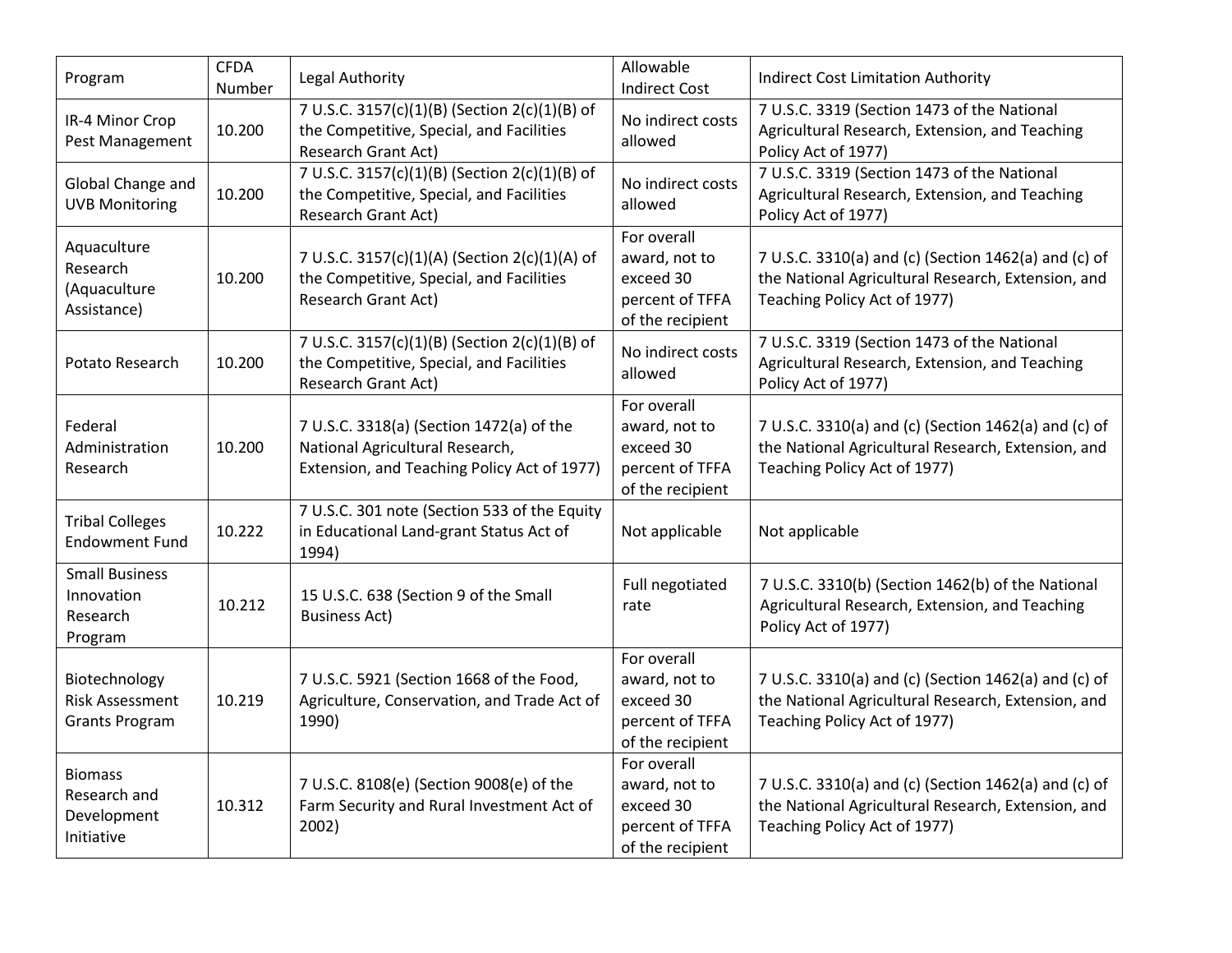# **Extension Activities:**

| Program                                                                          | <b>CFDA</b><br>Number | Legal Authority                                                                                                                                             | Allowable<br><b>Indirect Cost</b>                                                | <b>Indirect Cost Limitation Authority</b>                                                                                                  |
|----------------------------------------------------------------------------------|-----------------------|-------------------------------------------------------------------------------------------------------------------------------------------------------------|----------------------------------------------------------------------------------|--------------------------------------------------------------------------------------------------------------------------------------------|
| Smith-Lever<br><b>Special Needs</b><br>Projects                                  | 10.511                | 7 U.S.C. 343(b) (Section 3(b) of the Smith-<br>Lever Act)                                                                                                   | No indirect costs<br>allowed                                                     | 7 U.S.C. 3319 (Section 1473 of the National<br>Agricultural Research, Extension, and Teaching<br>Policy Act of 1977)                       |
| 1890 Institutions<br>(Extension)                                                 | 10.500                | 7 U.S.C. 3221 (Section 1444 of the National<br>Agricultural Research, Extension, and<br>Teaching Policy Act of 1977)                                        | No indirect costs<br>allowed                                                     | 7 U.S.C. 3319 (Section 1473 of the National<br>Agricultural Research, Extension, and Teaching<br>Policy Act of 1977)                       |
| 1994 Institutions<br>(Extension Work)                                            | 10.517                | 7 U.S.C. 301 note (Section 3(b)(3) of the<br>Smith-Lever Act, as added by Section<br>534(b) of the Equity in Educational Land-<br>Grant Status Act of 1994) | No indirect costs<br>allowed                                                     | 7 U.S.C. 3319 (Section 1473 of the National<br>Agricultural Research, Extension, and Teaching<br>Policy Act of 1977)                       |
| 1890 Facilities<br><b>Grant Program</b>                                          | 10.513                | 7 U.S.C. 3222b (Section 1447 of the<br>National Agricultural Research, Extension,<br>and Teaching Policy Act of 1977)                                       | No indirect costs<br>allowed                                                     | 7 U.S.C. 3222b(e)) (Section 1447(e) of the National<br>Agricultural Research, Extension, and Teaching<br>Policy Act of 1977)               |
| Renewable<br>Resources<br><b>Extension Act</b><br><b>National Focus</b><br>Funds | 10.515                | 16 U.S.C. 1671 et seq (Renewable<br>Resources Extension Act of 1978)                                                                                        | For overall<br>award, not to<br>exceed 30<br>percent of TFFA<br>of the recipient | 7 U.S.C. 3310(a) and (c) (Section 1462(a) and (c) of<br>the National Agricultural Research, Extension, and<br>Teaching Policy Act of 1977) |
| Rural Health and<br>Safety                                                       | 10.516                | 7 U.S.C. 2662(i) (Section 502(i) of the Rural<br>Development Act of 1972)                                                                                   | For overall<br>award, not to<br>exceed 30<br>percent of TFFA<br>of the recipient | 7 U.S.C. 3310(a) and (c) (Section 1462(a) and (c) of<br>the National Agricultural Research, Extension, and<br>Teaching Policy Act of 1977) |
| <b>Food Animal</b><br>Residue<br>Avoidance<br>Databank (FARAD)                   | 10.518                | 7 U.S.C. 7642 (Section 604 of the<br>Agricultural Research, Extension, and<br>Education Reform Act of 1998)                                                 | 19 percent of<br><b>Federal Funds</b><br>Awarded                                 | 7 U.S.C. 7642(d) (Section 604(d) of the Agricultural<br>Research, Extension, and Education Reform Act of<br>1998)                          |
| Women and<br>Minorities in STEM                                                  | 10.318                | 7 U.S.C. 5925(d)(7) (Section 1672 of the<br>Food, Agriculture, Conservation, and Trade<br>Act of 1990)                                                      | For overall<br>award, not to<br>exceed 30<br>percent of TFFA<br>of the recipient | 7 U.S.C. 3310(a) and (c) (Section 1462(a) and (c) of<br>the National Agricultural Research, Extension, and<br>Teaching Policy Act of 1977) |
| Food Safety<br>Outreach Program                                                  | 10.328                | 7 U.S.C. 7625 (Section 405 of Agricultural<br>Research, Extension, and Education Reform<br>Act of 1998)                                                     | For overall<br>award, not to<br>exceed 30                                        | 7 U.S.C. 3310(a) and (c) (Section 1462(a) and (c) of<br>the National Agricultural Research, Extension, and<br>Teaching Policy Act of 1977) |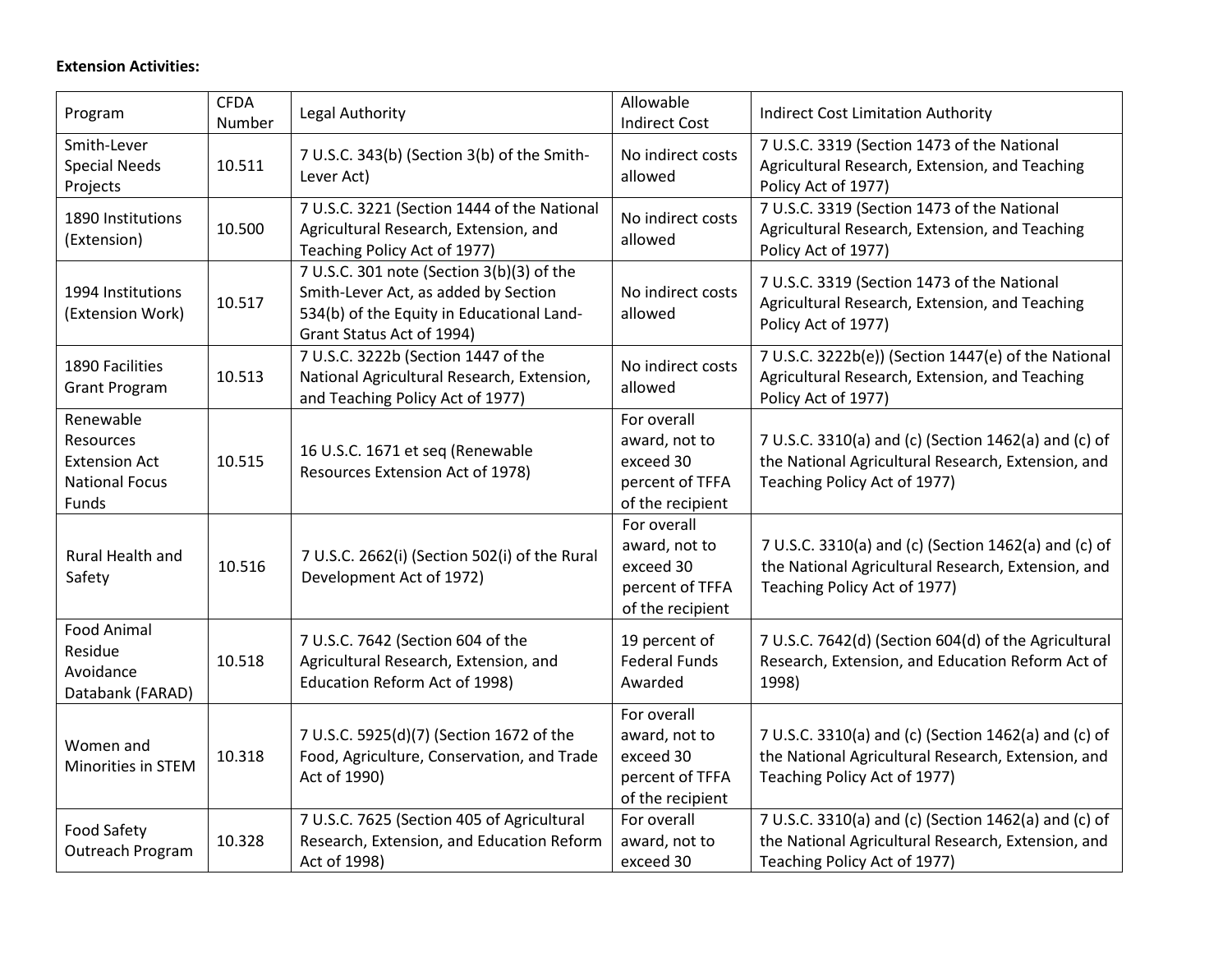| Program                                                        | <b>CFDA</b><br>Number | Legal Authority                                                                                                                                                                   | Allowable<br><b>Indirect Cost</b>                                                | <b>Indirect Cost Limitation Authority</b>                                                                                                  |
|----------------------------------------------------------------|-----------------------|-----------------------------------------------------------------------------------------------------------------------------------------------------------------------------------|----------------------------------------------------------------------------------|--------------------------------------------------------------------------------------------------------------------------------------------|
|                                                                |                       |                                                                                                                                                                                   | percent of TFFA<br>of the recipient                                              |                                                                                                                                            |
| Food and<br><b>Agriculture Service</b>                         | 10.522                | 7 U.S.C. 7633 (Section 413 of the<br>Agriculture Research, Extension and                                                                                                          | For overall<br>award, not to<br>exceed 30                                        | 7 U.S.C. 3310(a) and (c) (Section 1462(a) and (c) of<br>the National Agricultural Research, Extension, and                                 |
| Learning Program                                               |                       | Education Reform Act of 1998)                                                                                                                                                     | percent of TFFA<br>of the recipient                                              | Teaching Policy Act of 1977)                                                                                                               |
| <b>Expanded Food</b><br>and Nutrition<br>Program               | 10.514                | 7 U.S.C. 3175 (Section 1425 of the National<br>Agricultural Research, Extension, and<br>Teaching Policy Act of 1977) and 7 U.S.C.<br>343(d) (Section 3(d) of the Smith-Lever Act) | No indirect costs<br>allowed                                                     | 7 U.S.C. 3319 (Section 1473 of the National<br>Agricultural Research, Extension, and Teaching<br>Policy Act of 1977)                       |
| Youth Farm Safety<br>Education<br>and Certification<br>Program | 10.500                | 7 U.S.C. 343(d) (Section 3(d) of the Smith-<br>Lever Act)                                                                                                                         | No indirect costs<br>allowed                                                     | 7 U.S.C. 3319 (Section 1473 of the National<br>Agricultural Research, Extension, and Teaching<br>Policy Act of 1977)                       |
| AgrAbility                                                     | 10.500                | 7 U.S.C. 5933 (Section 3(d) of the Smith-<br>Lever Act (7 U.S.C. 343(d)); Section 1680 of<br>the Food, Agriculture, Conservation, and<br>Trade Act of 1990)                       | No indirect costs<br>allowed                                                     | 7 U.S.C. 3319 (Section 1473 of the National<br>Agricultural Research, Extension, and Teaching<br>Policy Act of 1977)                       |
| New Technologies<br>for Agriculture<br>Extension               | 10.500                | 7 U.S.C. 343(d) (Section 3(d) of the Smith-<br>Lever Act)                                                                                                                         | No indirect costs<br>allowed                                                     | 7 U.S.C. 3319 (Section 1473 of the National<br>Agricultural Research, Extension, and Teaching<br>Policy Act of 1977)                       |
| Children, Youth,<br><b>Families at Risk</b><br>Program         | 10.521                | 7 U.S.C. 343(d) (Section 3(d) of the Smith-<br>Lever Act)                                                                                                                         | No indirect costs<br>allowed                                                     | 7 U.S.C. 3319 (Section 1473 of the National<br>Agricultural Research, Extension, and Teaching<br>Policy Act of 1977)                       |
| Federally<br>Recognized<br><b>Tribes Extension</b><br>Program  | 10.517                | 7 U.S.C. 343(d) (Section 3(d) of the Smith-<br>Lever Act)                                                                                                                         | No indirect costs<br>allowed                                                     | 7 U.S.C. 3319 (Section 1473 of the National<br>Agricultural Research, Extension, and Teaching<br>Policy Act of 1977)                       |
| Federal<br>Administration<br>Extension                         | 10.500                | 7 U.S.C. 3318(c) (Section 1472(c) of the<br>National Agricultural Research,<br>Extension, and Teaching Policy Act of 1977)                                                        | For overall<br>award, not to<br>exceed 30<br>percent of TFFA<br>of the recipient | 7 U.S.C. 3310(a) and (c) (Section 1462(a) and (c) of<br>the National Agricultural Research, Extension, and<br>Teaching Policy Act of 1977) |
| Agriculture in the<br>Classroom                                | 10.226                | 7 U.S.C. 3152(j) (Section 1417(j) of the<br>National Agricultural Research,<br>Extension, and Teaching Policy Act of 1977)                                                        | For overall<br>award, not to<br>exceed 30                                        | 7 U.S.C. 3310(a) and (c) (Section 1462(a) and (c) of<br>the National Agricultural Research, Extension, and<br>Teaching Policy Act of 1977) |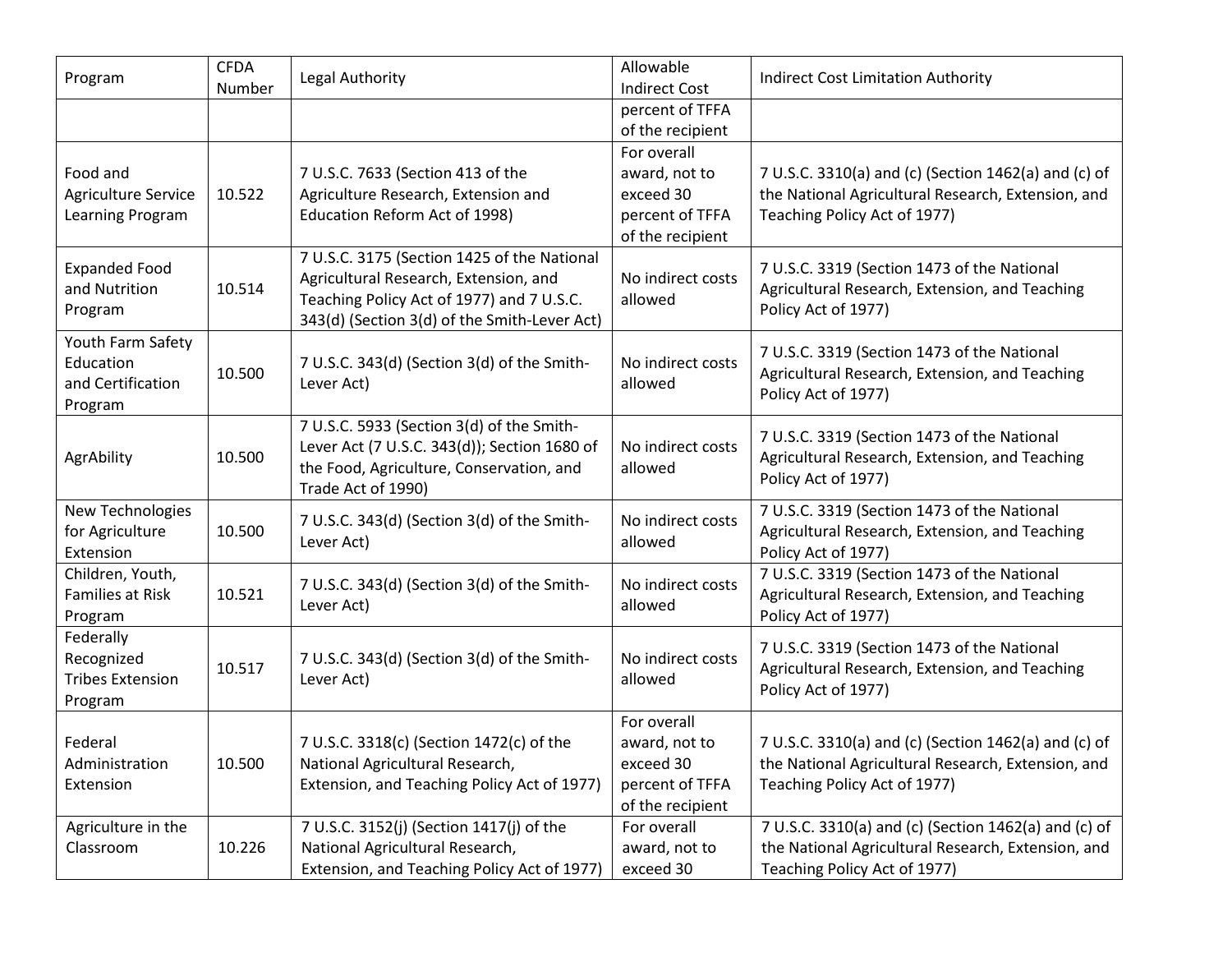| Program                                                                   | <b>CFDA</b><br>Number | Legal Authority                                                                                        | Allowable<br><b>Indirect Cost</b>                                                | <b>Indirect Cost Limitation Authority</b>                                                                                                                  |
|---------------------------------------------------------------------------|-----------------------|--------------------------------------------------------------------------------------------------------|----------------------------------------------------------------------------------|------------------------------------------------------------------------------------------------------------------------------------------------------------|
|                                                                           |                       |                                                                                                        | percent of TFFA<br>of the recipient                                              |                                                                                                                                                            |
| Enhanced<br>Agricultural<br>Opportunities for<br><b>Military Veterans</b> | 10.334                | Pub. L. 115-141 (Section 777 of<br>Consolidated Appropriations Act, 2018)                              | For overall<br>award, not to<br>exceed 30<br>percent of TFFA<br>of the recipient | 7 U.S.C. 3310(a) and (c) (Section 1462(a) and (c) of<br>the National Agricultural Research, Extension, and<br>Teaching Policy Act of 1977)                 |
| Beginning<br>Farmer and<br>Rancher<br>Development<br>Program              | 10.311                | 7 U.S.C. 2279(d) (Section 2501(d) of the<br>Food, Agriculture, Conservation, and Trade<br>Act of 1990) | Not to exceed 10<br>percent of TFFA                                              | 2279(I)(7) (Section 2501(I)(7) of the Food,<br>Agriculture, Conservation, and Trade Act of 1990)<br>applies to grants, contracts, and other<br>agreements. |
| <b>Gus Schumacher</b><br><b>Nutrition Incentive</b>                       | 10.331                | 7 U.S.C. 7517 (Section 4405 of the Food,<br>Conservation, and Energy<br>Act of 2008)                   | Full negotiated<br>rate                                                          | 7 U.S.C. 7517                                                                                                                                              |
| <b>Biodiesel Fuel</b><br>Education<br>Program                             | 10.306                | 7 U.S.C. 8106 (Section 9006 of the Farm<br>Security and Rural Investment Act of 2002)                  | Full negotiated<br>rate                                                          | Section 4 of 7 CFR 2903                                                                                                                                    |
| Agriculture Risk<br>Management<br>Education<br>Program                    | 10.520                | 7 U.S.C. 1524(a)(3) (Section 524(a)(3) of the<br>Federal Crop Insurance Act)                           | For overall<br>award, not to<br>exceed 30<br>percent of TFFA<br>of the recipient | 7 U.S.C. 3310(a) and (c) (Section 1462(a) and (c) of<br>the National Agricultural Research, Extension, and<br>Teaching Policy Act of 1977)                 |
| <b>Community Food</b><br>Projects Program                                 | 10.225                | 7 U.S.C. 2034 (Section 25 of the Food and<br>Nutrition Act of 2008)                                    | Full negotiated<br>rate                                                          | 7 U.S.C. 2034                                                                                                                                              |

# **Integrated Activities:**

| Program                      | <b>CFDA</b><br>Number | Legal Authority                                                                                             | Allowable<br><b>Indirect Cost</b>                                                | <b>Indirect Cost Limitation Authority</b>                                                                                                  |
|------------------------------|-----------------------|-------------------------------------------------------------------------------------------------------------|----------------------------------------------------------------------------------|--------------------------------------------------------------------------------------------------------------------------------------------|
| Methyl Bromide<br>Transition | 10.303                | 7 U.S.C. 7626 (Section 406 of the<br>Agricultural Research, Extension, and<br>Education Reform Act of 1998) | For overall<br>award, not to<br>exceed 30<br>percent of TFFA<br>of the recipient | 7 U.S.C. 3310(a) and (c) (Section 1462(a) and (c) of<br>the National Agricultural Research, Extension, and<br>Teaching Policy Act of 1977) |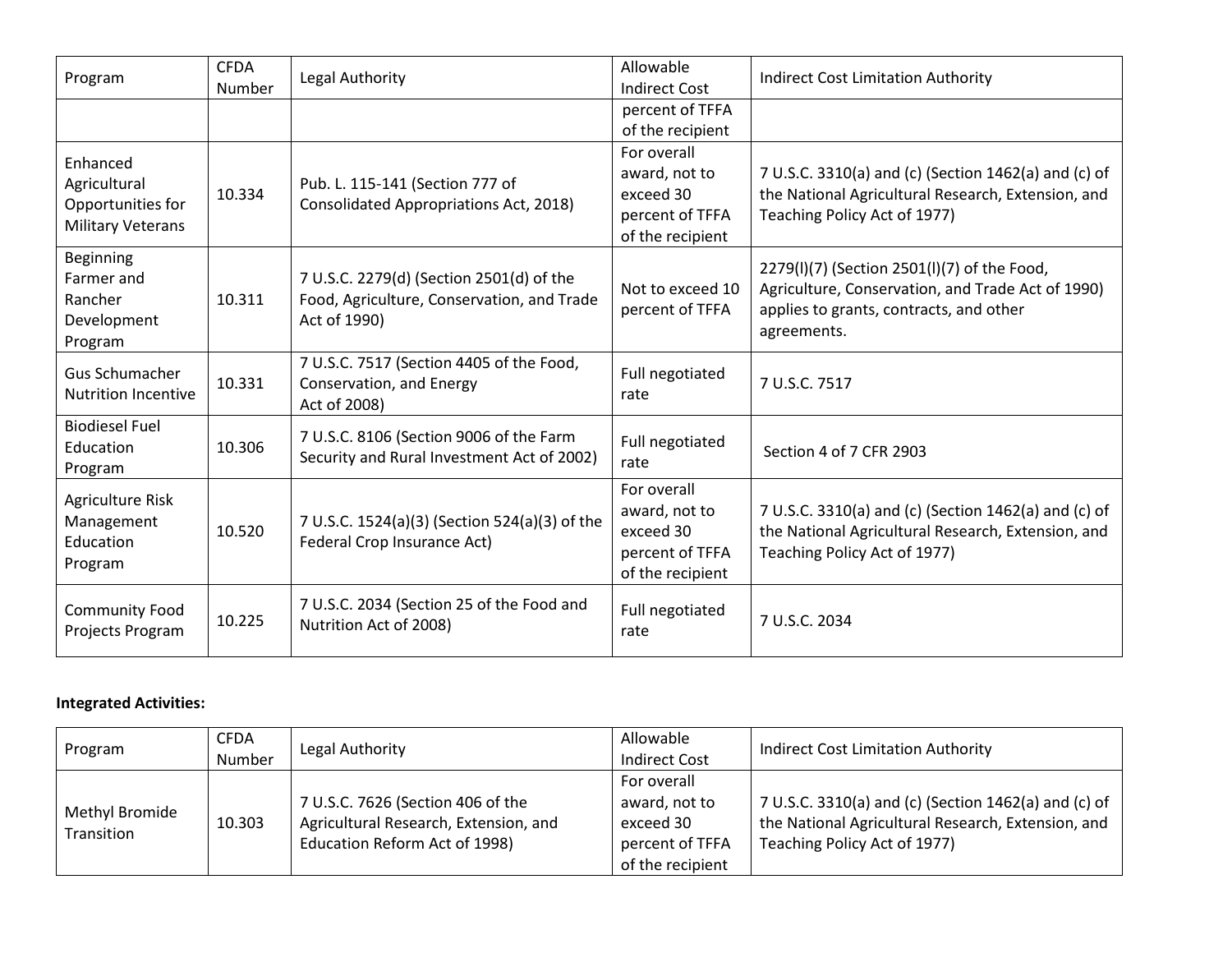| Program                                                                      | <b>CFDA</b><br>Number | Legal Authority                                                                                                                                                                        | Allowable<br><b>Indirect Cost</b>                                                                                                                                                           | <b>Indirect Cost Limitation Authority</b>                                                                                                  |
|------------------------------------------------------------------------------|-----------------------|----------------------------------------------------------------------------------------------------------------------------------------------------------------------------------------|---------------------------------------------------------------------------------------------------------------------------------------------------------------------------------------------|--------------------------------------------------------------------------------------------------------------------------------------------|
| <b>Organic Transition</b><br>Program                                         | 10.303                | 7 U.S.C. 7626 (Section 406 of the<br>Agricultural Research, Extension, and<br>Education Reform Act of 1998)                                                                            | For overall<br>award, not to<br>exceed 30<br>percent of TFFA<br>of the recipient                                                                                                            | 7 U.S.C. 3310(a) and (c) (Section 1462(a) and (c) of<br>the National Agricultural Research, Extension, and<br>Teaching Policy Act of 1977) |
| <b>Regional Rural</b><br>Development<br>Centers                              | 10.303                | 7 U.S.C. 3157(c)(1)(B) (Section 2(c)(1)(B) of<br>the Competitive, Special, and Facilities<br>Research Grant Act) & 7 U.S.C. 2204a<br>(Title V of the Rural Development Act of<br>1972) | No indirect costs<br>allowed                                                                                                                                                                | 7 U.S.C. 3319 (Section 1473 of the National<br>Agricultural Research, Extension, and Teaching<br>Policy Act of 1977)                       |
| Food and<br>Agricultural<br>Defense Initiative<br>(aka Homeland<br>Security) | 10.304                | 7 U.S.C. 3318(c) (Section 1472(c) of the<br>National Agricultural Research,<br>Extension, and Teaching Policy Act of 1977)                                                             | Not to exceed 10<br>percent of total<br>direct cost of<br>agreement                                                                                                                         | Section 704 of the Consolidated Appropriations<br>Act, 2019 (Pub. L. 116-6)                                                                |
| Crop Protection<br>and Pest<br>Management                                    | 10.329                | 7 U.S.C. 7626 (Section 406 of the<br>Agricultural Research, Extension, and<br>Education Reform Act of 1998)                                                                            | For grants under<br>the Extension<br>Implementation<br>Program Area:<br>No indirect costs<br>allowed                                                                                        | Consolidated Appropriations Act, 2019 (Pub.<br>$L.116-6)$                                                                                  |
| Crop Protection<br>and Pest<br>Management                                    | 10.329                | 7 U.S.C. 7626 (Section 406 of the<br>Agricultural Research, Extension, and<br>Education Reform Act of 1998)                                                                            | With exception<br>of Extension<br>Implementation<br>Program Area<br>grants (i.e., all<br>other grants):<br>For overall<br>award, not to<br>exceed 30<br>percent of TFFA<br>of the recipient | 7 U.S.C. 3310(a) and (c) (Section 1462(a) and (c) of<br>the National Agricultural Research, Extension, and<br>Teaching Policy Act of 1977) |
| Organic<br>Agriculture<br>Research and<br>Extension<br>Initiative            | 10.307                | 7 U.S.C. 5925b (Section 1672B of the Food,<br>Agriculture, Conservation, and Trade Act of<br>1990)                                                                                     | For overall<br>award, not to<br>exceed 30<br>percent of TFFA<br>of the recipient                                                                                                            | 7 U.S.C. 3310(a) and (c) (Section 1462(a) and (c) of<br>the National Agricultural Research, Extension, and<br>Teaching Policy Act of 1977) |